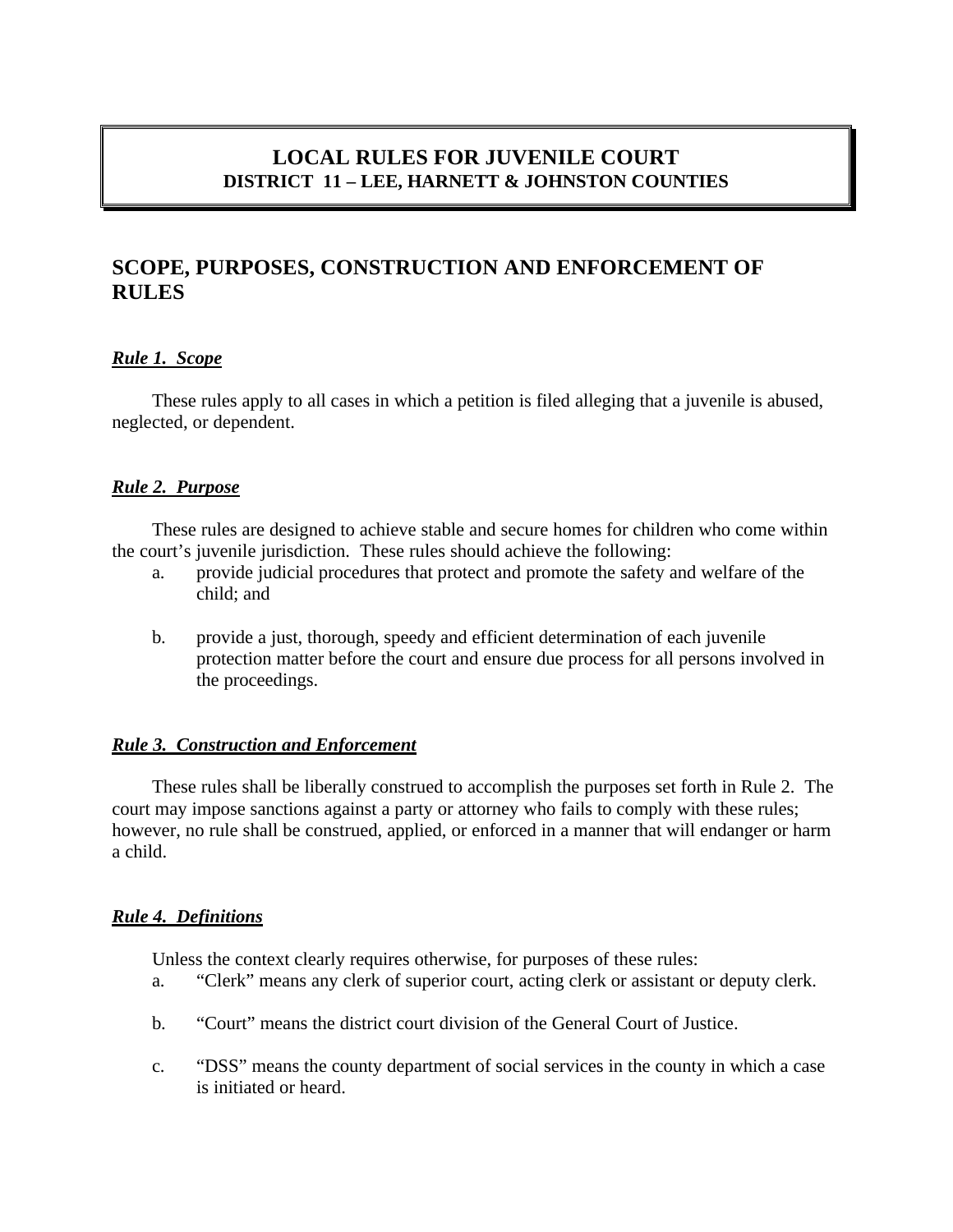- d. "Guardian ad Litem" means the Guardian as Litem appointed pursuant to G.S.§7B-601 and serving with the support provided for in Article 12, Chapter B, Guardian Ad Litem Program, to include a program coordinator or district administrator, attorney advocate, and staff.
- e. "Judge" means any district court judge.
- f. "UCCJEA" means the Uniform Child Custody Jurisdiction and Enforcement Act, Chapter 50A of the North Carolina General Statutes.

## **RULES APPLICABLE TO ABUSE, NEGLECT AND DEPENDENCY PROCEEDINGS**

### *Rule 5. Assignment and Appointment of Counsel*

- a. At the time of the filing of a petition alleging abuse, neglect, and/or dependency, the clerk shall assign separate counsel to represent each parent named in the petition.
- b. Before assigning a specific attorney, the clerk shall ensure that the attorney will be available for the first hearing in the case and, to the best of the attorney's knowledge, for every stage of the proceeding. The clerk may make this determination either by talking with the attorney or by prearrangement with one or more attorneys on the appointment list.
- c. The Clerk shall prepare a *Notice of Assignment of Counsel* to be served on the parent with the petition and summons. The notice shall include the attorney's name and business address and telephone number and shall advise the parent to contact the attorney before appearing in court. The notice also shall inform the parent that the parent may retain his/her own counsel.
- d. At the first hearing, the court:
	- 1. will determine whether the parent qualifies for appointed counsel or whether the parent waives the right to counsel, and
	- 2. will not appoint the assigned counsel if the parent either does not qualify for appointed counsel or waives the right to counsel, and will allow reasonable compensation for services rendered by counsel to the parent prior to the court's decision not to appoint.
	- 3. will sign the appointment of counsel order if the parent qualifies.

### *Rule 6. Responsibilities of Parents' Attorneys*

- a. Before being eligible for appointment to represent parents, attorneys must:
	- 1. have sufficient experience and skills to provide competent representation;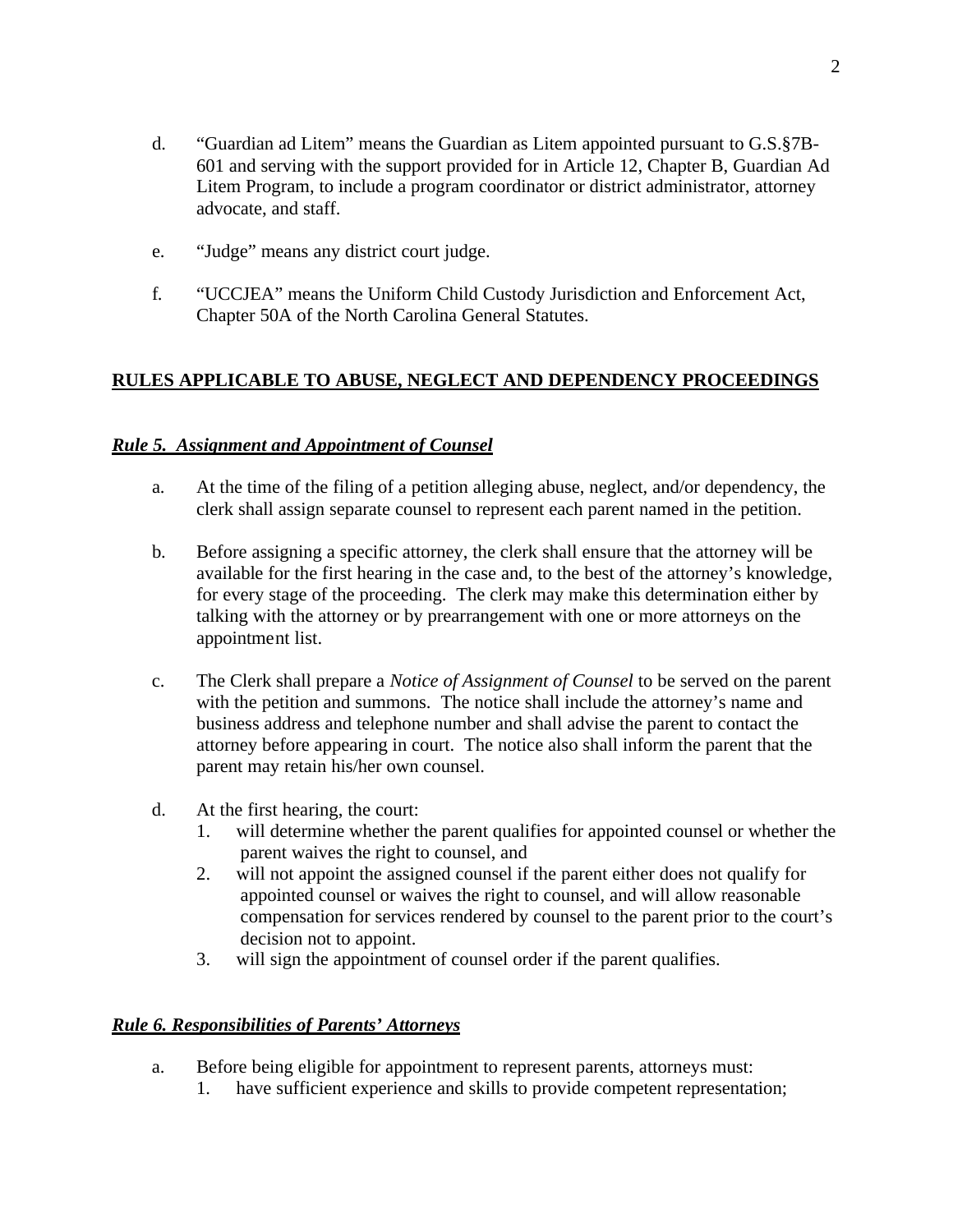- 2. have a good working knowledge of juvenile law and juvenile court procedures;
- 3. have a good understanding of child protective services and the related mandates that apply to DSS and to guardian ad litem; and
- 4. have completed satisfactorily any initial and follow-up training specified by the Chief District Court Judge.
- b. An attorney shall not accept an appointment pursuant to Rule 5 unless the attorney can be available for the first hearing in the case, and to the best of the attorney's knowledge, for every stage of the proceeding.
- c. At the first hearing in the case, an attorney appointed to represent a parent who has not been served and who does not appear at the hearing, may be released in the court's discretion and shall not be responsible for further appearances – unless reappointed by the court.
- d. An attorney who is absent from juvenile court because of a conflict in another court shall keep the courtroom clerk informed of his/her location at all times.
- e. Leave of court for an attorney to withdraw from a case shall be granted for *compelling* reasons only.

# *Rule 7. Appointment of Guardian ad Litem and Attorney Advocate*

- a. When a petition is filed alleging abuse or neglect, the judge shall appoint a guardian ad litem and, if the guardian ad litem in not an attorney, also an attorney advocate to represent the juvenile named in the petition.
- b. The judge may appoint a guardian ad litem for a child who is alleged to be dependent.
- c. The guardian ad litem program coordinator or district administrator shall ensure representation for each case throughout the proceedings.
- d. An attorney advocate who is absent from juvenile court because of a conflict in another court, shall keep the courtroom clerk informed of his/her location at all times.

# *Rule 8. Service, Summons and Petition, Notice*

- a. From the date the petition is filed until the adjudication hearing, the petitioner shall have a continuing duty to attempt to identify, locate, and serve any parent or other respondent who has not been served.
- b. Any time a parent or other respondent is served with a copy of a nonsecure custody order on the day a juvenile is taken into nonsecure custody, the parent or other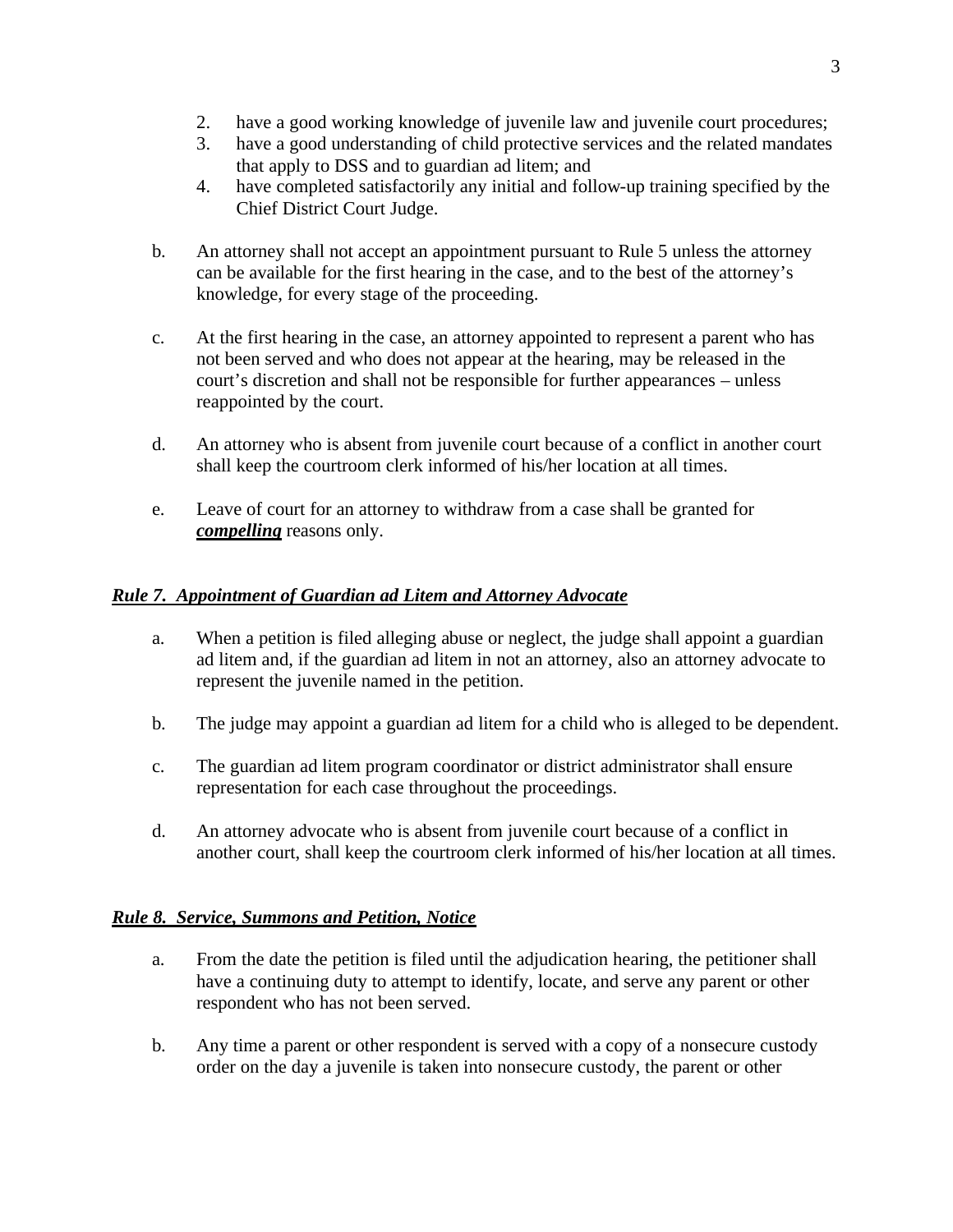respondent also shall be served with a notice that states the nature of the proceedings and includes the time, the date, and the place of the hearing.

- c. The preparation of the juvenile court calendar shall be the responsibility of the clerk. Any interested party may request the calendaring of any juvenile case pursuant to the rules of court or other statutory provision.
- d. By reason of the timeline requirements imposed on the clerk by G.S.§7B-906, DSS shall request the clerk not later than 20 days prior to the session of court, to calendar each case required for review, or other hearing, at a session of court scheduled for the hearing of juvenile matters. DSS shall furnish to the clerk current known addresses for any parent, for the juvenile (if 12 years of age or older) for any guardian, foster parent, relative, or preadoptive parent providing care for the child; for the custodian or agency with custody, the guardian ad litem, and any other person or agency the court may specify, for use by the clerk in giving notice of the impending review.
- e. To meet the notice requirement of G.S.§7B-906, the clerk may give the required notice to the persons entitled to the same, to each attorney for a person entitled to notice, by depositing the notice in the US mail, postage prepaid, or by any other lawful method, at least 18 days prior to the hearing.
- f. The clerk may give notice of the hearing to attorneys, the guardian ad litem and others entitled to notice and who maintain a "mail box" for receipt of items of mail originating in the office of the clerk, by depositing a copy of the notice in such "mail box at the courthouse. Anyone who uses a "mail box" in the office of the clerk for receipt of official correspondence from the clerk and who appears in a juvenile proceeding as counsel or otherwise, is deemed to have designated the "mail box" in the office of the clerk as the place he/she has elected to receive official pleadings, documents and other notices for each case in which he/she appears or in which he/she may be entitled to notice, unless a special request by the attorney, guardian ad litem or other person is made in writing to the clerk asking that notice be given to him/her through the US mail for each case designated by file name and number in the request.

## *Rule 9. UCCJEA Affidavit*

The information required by G.S.§50A-209 shall be included in the petition or in an affidavit attached to the petition at the time of the filing.

## *Rule 10. Nonsecure Custody Hearing*

a. The nonsecure custody hearing required by G.S.§7B-506 to determine the need for continued nonsecure custody shall be held before a district court judge within seven (7) calendar days after the juvenile was taken into custody.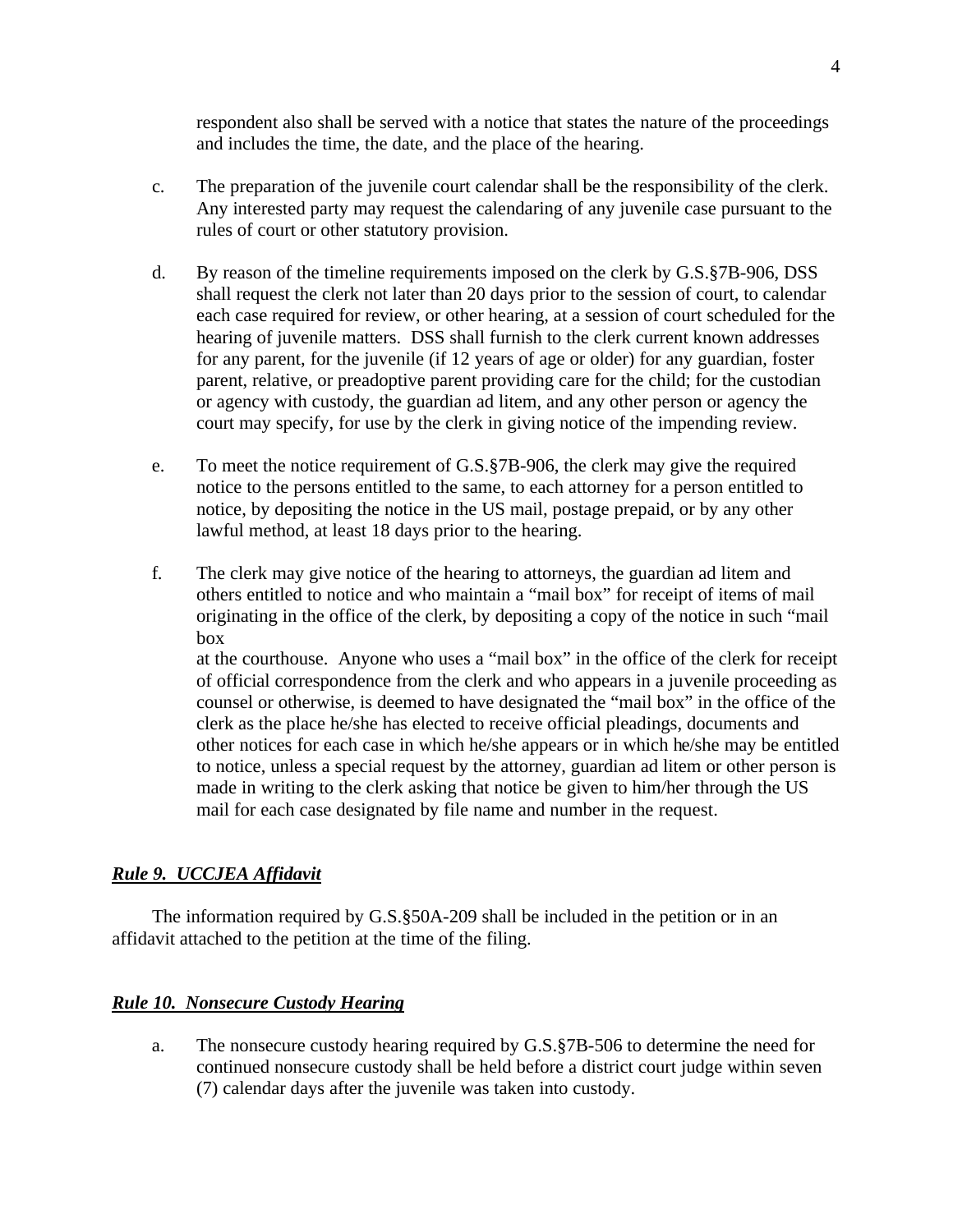- b. At a nonsecure custody hearing, the judge shall:
	- 1. review the nature of the proceeding and the purposes of the hearing;
	- 2. address any issues relating to adequacy of notice and service of process;
	- 3. address the requirements set forth in G.S.§7B-506 in determining the need for continued custody; and
	- 4. hear sworn testimony from the parties aimed at determining;
		- a. whether a condition or risk justifying continued nonsecure custody exists under G.S.§7B-503;
		- b. what efforts the petitioner has made to eliminate the need for nonsecure custody; and
		- c. what other steps the parties have taken since the juvenile was placed in nonsecure custody.
- c. After giving all parties an opportunity to present evidence and to ask questions of other parties, the judge shall make appropriate findings of fact and conclusions of law, indicating whether there is a reasonable factual basis to believe:
	- 1. that continued nonsecure custody is supported by one or more of the criteria set forth in G.S.§7B-503; and
	- 2. that there is clear and convincing evidence that the juvenile's placement in custody is necessary. The court shall be bound by the criteria set forth in G.S.§7B-503 in determining whether continued custody is warranted.
- d. If the judge finds that continued nonsecure custody is necessary, the judge shall review or explore with the parties the following:
	- 1. the appropriateness of the juvenile's placement and other placement options, including possible relative placements and efforts to place or keep siblings together;
	- 2. parental visitation;
	- 3. sibling visitation;
	- 4. service needs and referrals; and
	- 5. whether additional orders are needed to address the juvenile's immediate needs, such as an immediate need for medical treatment or evaluation, and
- e. If the judge finds that continued nonsecure custody is not warranted, the judge shall explore with the parties the service needs and referrals.
- f. Before the conclusion of the nonsecure custody hearing, the judge shall:
	- 1. summarize what has occurred;
	- 2. give all parties an opportunity to ask questions;
	- 3. set specific dates for the next nonsecure custody hearing, if applicable, and for the adjudicatory hearing; and
	- 4. make findings as to whether reasonable efforts have been made by DSS to eliminate the need for placement of the juvenile as required by G.S.§7B-507.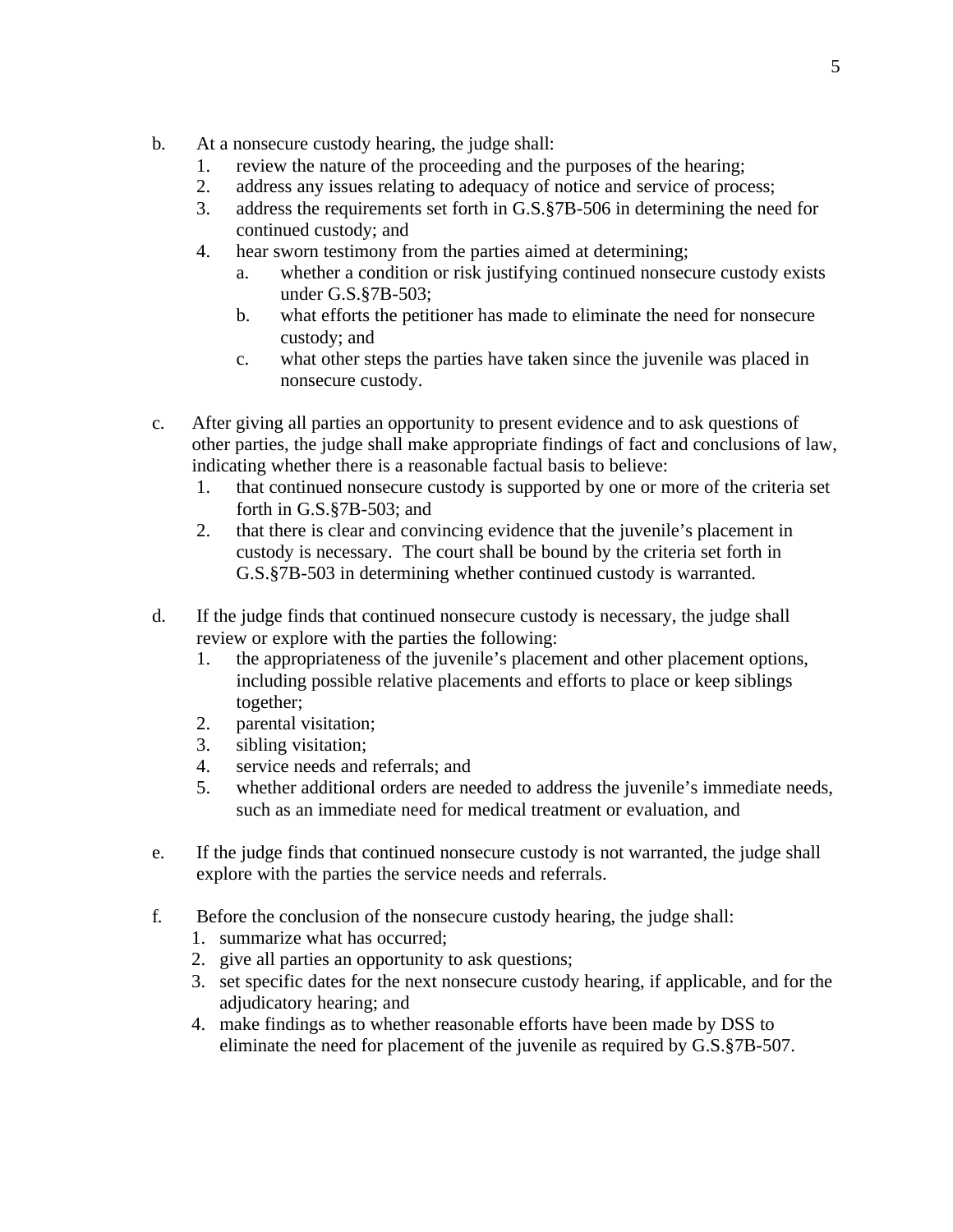#### *Rule 11. Discovery*

- a. Except as protected by privilege, all parties shall disclose all relevant material and information to all other parties within twenty-one (21) days from the filing of the petition. The material and information shall be delivered to counsel for the parties, to any unrepresented party, and the attorney advocate for the child.
- b. Any party, including the child, may file a motion to compel discovery of specific information or material. The motion shall be calendared for hearing within seven (7) business days of the date it is filed, if possible, or at the next regularly scheduled session of juvenile court held in the county.
- c. The judge who reviews the discovery shall not be the presiding judge at the adjudication of those cases in which the judge enters a recusal immediately following the review and finds, either on oral suggestion or written motion of a party, or on the judge's own motion, that the information and materials reviewed by the judge is likely to be inadmissible as evidence upon trial of the case and will be prejudicial to one or more of the parties.

#### *Rule 12. Adjudicatory Stipulations Before Judge*

Before accepting a stipulation from any party, the judge, in open court and on the record, shall determine that the stipulating parties understand the content of the stipulation. The judge shall determine that the stipulation is voluntary.

#### *Rule 13. Adjudication*

The adjudication hearing shall be held within sixty (60) days from the filing of the petition, unless the judge, for good cause, orders that it be held at a later date. The adjudication hearing shall take place at the earliest possible date thereafter.

#### *Rule 14. Services from Other Public Agencies*

Any time after adjudication, if it appears that the best interest of the juvenile may require, or that a party is recommending that the juvenile, parent or legal custodian receive services from a public agency, the court may direct the clerk or a party to serve the director or other appropriate representative of the agency with a notice of the dispositional hearing or a subsequent hearing and of the issues to be addressed that involve that agency. If the notice is served on a county agency, it also shall be served on the county attorney.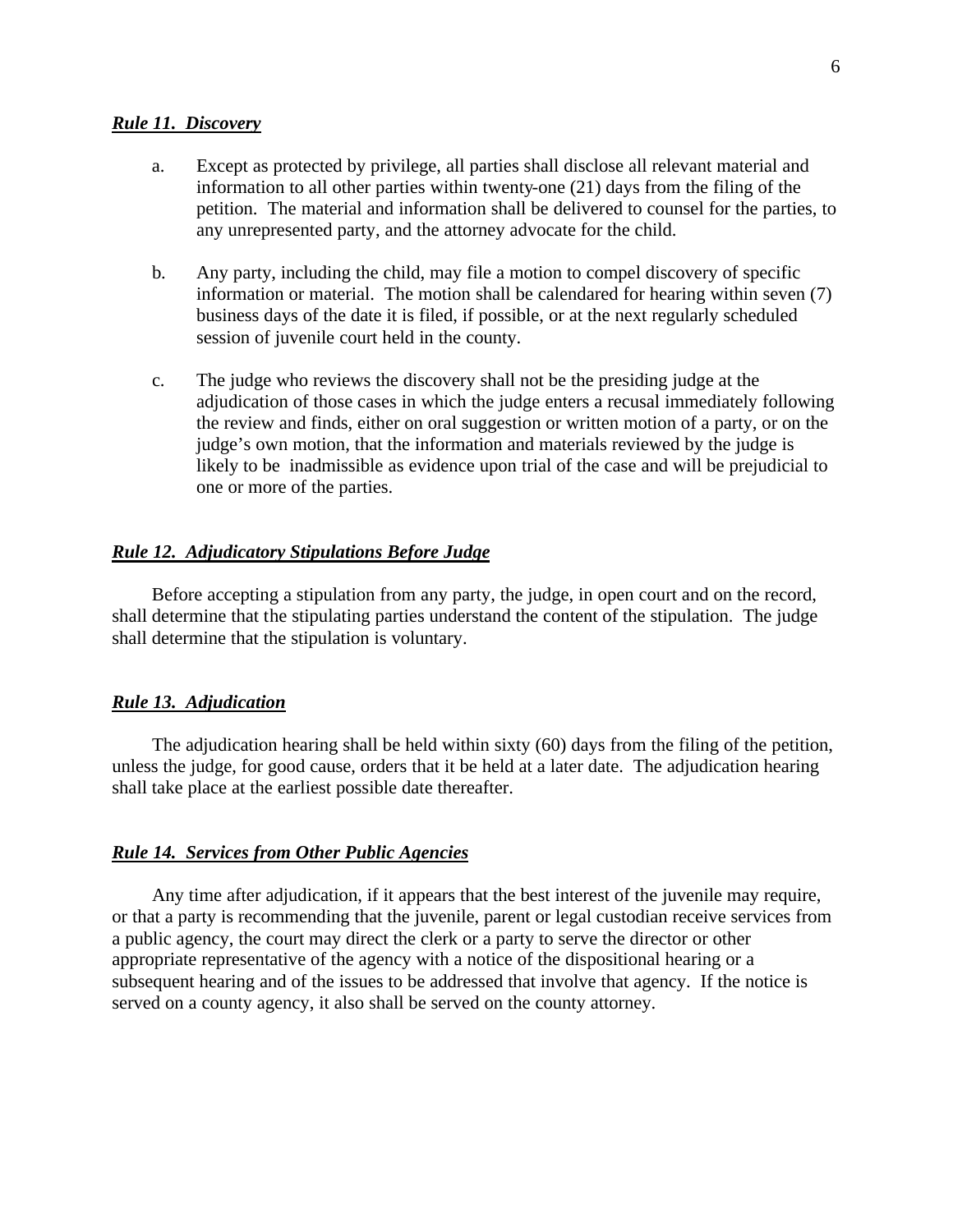## *Rule 15. Disposition Reports*

- a. DSS shall prepare a disposition report that includes at least the following:
	- 1. A description of the recommended placement plan for the child and how that plan is appropriate to the child's needs;
	- 2. A description of the plan of services for the child and the child's family, and how that plan is appropriate to meet the child's needs;
	- 3. A statement of changes in parental behavior that are needed to correct the conditions that led to the abuse, neglect, or dependency, and the actions the parents must take in order to effectuate those changes;
	- 4. If there is a recommendation that the child be removed from the home,
		- a. A statement of the efforts by DSS to prevent the need for placing the child outside the home;
		- b. A description of the efforts by DSS to reunify the family, including services that have been offered, provided, or rejected;
		- c. A statement of why the child cannot be protected from the identified problems while remaining in the home;
		- d. The identify of all relatives and friends who have been contacted about providing a placement for the child, and a description of the nature and results of those contacts;
		- e. A suggested visitation plan for the child, the identify and location of the child's siblings, and a statement of steps required to maintain contact between the siblings and reunify the family;
		- f. A statement of the child's special needs and how they may be met;
		- g. If applicable, a description of the child's school or day-care situation and any proposed changes related to it; and
		- h. The status of any treatment previously ordered.
- b. The guardian ad litem for the child shall prepare disposition reports to assist the court in reaching a disposition that will best serve the child's needs.
- c. Except for good cause shown, all dispositional, review and other reports prepared for submission to the court by the parties or their attorneys, to include DSS, guardians ad litem, respondent parents or other custodians, shall be available to all other parties five (5) days before the scheduled hearing date. The party or person preparing the report may accomplish this by leaving a copy of such report or reports in a *"mail box"* for attorneys and others who maintain a *"mail box"* in the office of the Clerk of Court. This may be done in the same manner that is available to Clerks as described in Rule 8f. For those who do not maintain a "mail box" in the office of the Clerk of Court, a copy of dispositional, review and other reports may be made available to opposing parties by leaving copies with the Juvenile Clerk or other designee of the Clerk of Superior Court. The provisions of Rule 6(a) and (e) of the N.C. Rules of Civil Procedure do not apply since it is the responsibility of the party who wants a copy of the report or reports to go to the office of the Clerk to get it. In computing the five (5) day provision, the first day shall include the day the report is delivered to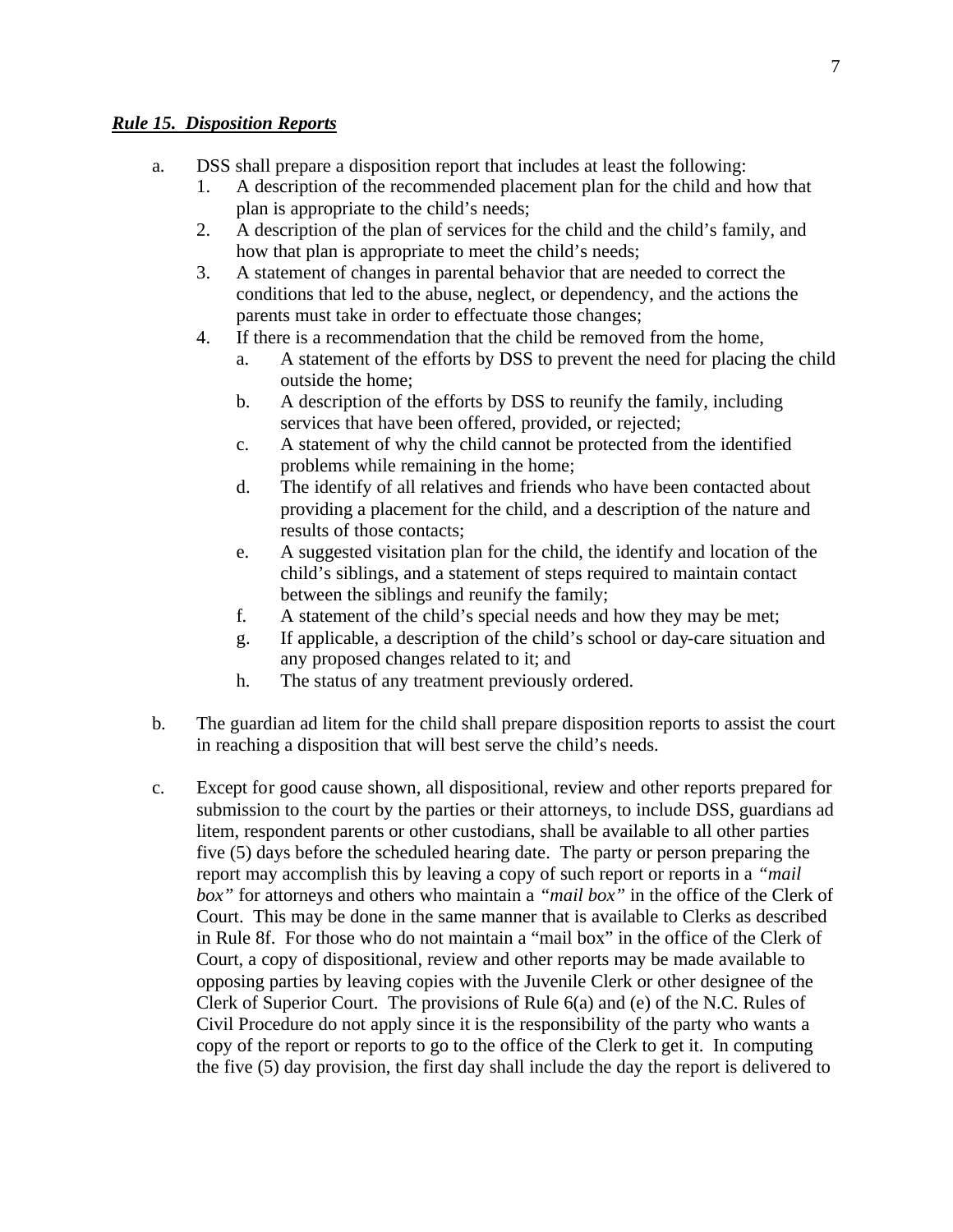the clerk at his or her office during office hours. Saturdays, Sundays and Holidays shall be included in the count.

## *Rule 16. Disposition*

- a. The dispositional hearing shall be held immediately following the adjudication or within thirty (30 days thereafter.
- b. If the juvenile remains out of the home at the conclusion of the dispositional hearing, the judge shall specify in the order a specific time for a review hearing.
- c. At the conclusion of the dispositional hearing, the judge shall determine whether any person or agency not present or represented at the dispositional hearing needs information about the disposition in order to help meet the child's needs. The judge may order that a summary of appropriate portions of the order be provided to any such person or agency.
- d. If a parent's identify or whereabouts remain unknown or the paternity of the child has not been legally established, the judge shall specify in the order any steps that are to be taken to identify the parent, locate the parent, or establish paternity.

### *Rule 17. Review Hearings*

- a. When a juvenile remains out of the home following a dispositional hearing, a review hearing shall be held at a time the judge designates in the dispositional order, but in no event more than ninety (90) days from the date of the dispositional hearing.
- b. When a juvenile remains out of the home following the first review hearing, the judge shall determine and specify at the review hearing an appropriate date for the next review hearing. In no event shall the second review hearing be held more than six (6) months from the date of the first review hearing.
- c. As long as the juvenile remains out of the home, subsequent review hearings shall be held at times the judge finds appropriate, but in no event more than six (6) months from the date of the previous review hearing, unless the judge orders otherwise for good cause shown, pursuant to G.S.§7B-906.
- d. A goal of each review hearing shall be to develop a permanent plan for the juvenile. The permanency planning hearing may be combined with any review hearing but shall be held no later than 365 days after the petition is filed.
- e. If a parent's identity or whereabouts remain unknown or the paternity of the child has not been legally established, the judge shall specify in the review hearing order any